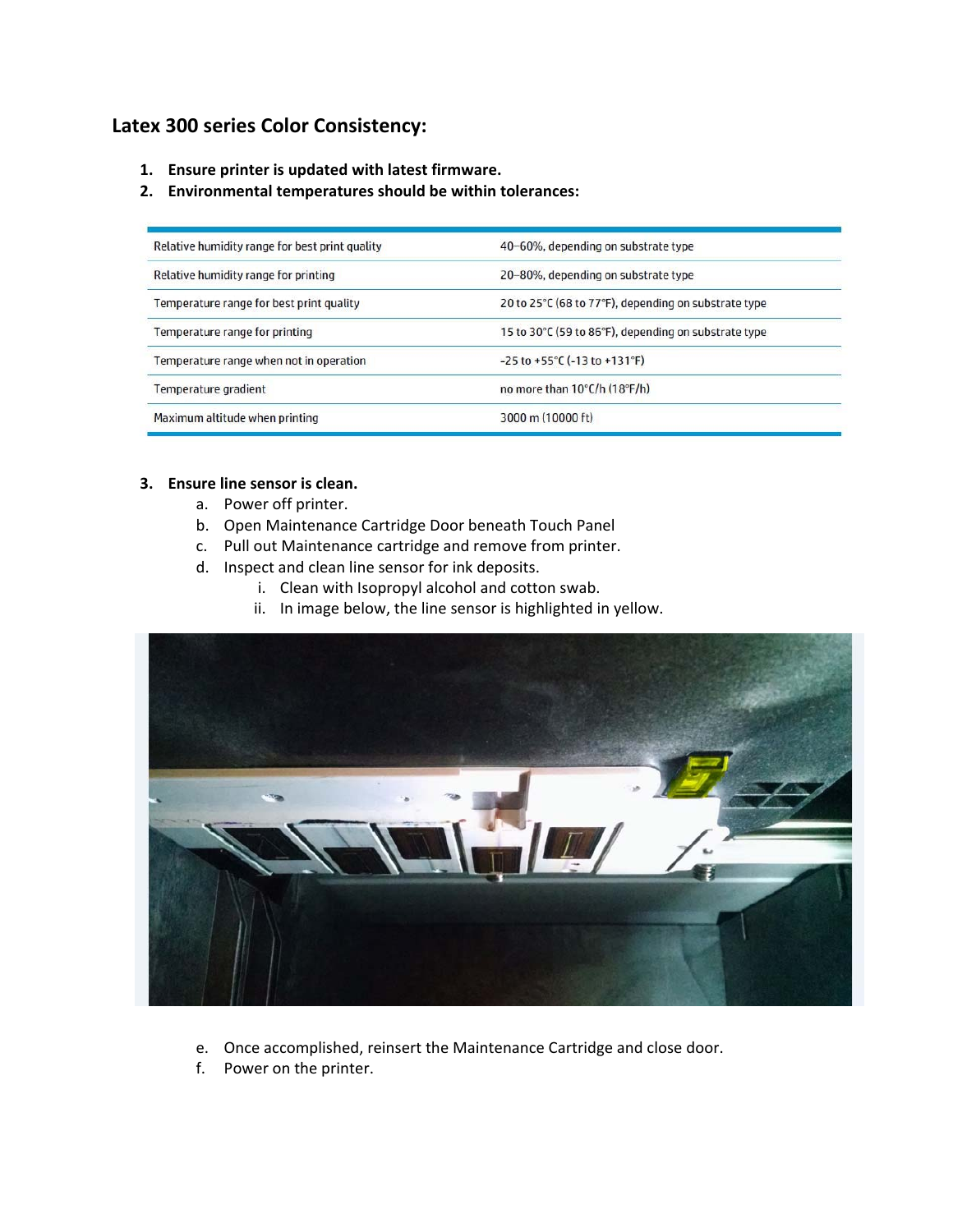## **4. Perform an Encoder Strip cleaning.**

- a. On the control panel of the printer, go to:
	- i. Settings > Preventative Maintenance Tasks > Clean Scan Axis Encoder
- b. The touch panel will walk through this cleaning task.
- c. Only use a water‐damp cloth for this. No additional chemicals.

## **5. Printhead Health:**

- a. Clean Printheads
	- i. Settings > Image Quality Maintenance > Clean Printheads > Clean All
- b. Nozzle Status Plot
	- i. Settings > Image Quality Maintenance > Clean Printheads > Print Test Plot
- c. If any printhead show signs of fatigue or failure:
	- i. Attempt to run the Clean Printheads option for any affected printheads.
	- ii. Replace printhead(s) if unrecoverable.

## **6. Printhead Alignment:**

- a. Auto Printhead Alignment
	- i. For most applications, the auto printhead alignment results in acceptable print quality for the vast majority of production applications.
		- 1. On the touch panel, go to:
			- a. Settings > Image Quality Maintenance > Align Printheads > Auto Printhead Alignment
- b. Manual Printhead Alignment
	- i. For additional fine tuning of print quality or if the Line Sensor is not sufficiently calibrated, a manual printhead alignment should be used.
		- 1. On the touch panel, go to:
			- a. Settings > Image Quality Maintenance > Align Printheads > Manual Printhead Alignment > Print Alignment Pattern
				- i. The chart is separated into alphanumerical rows and numerical columns.
		- 2. For each row, choose the numerical value that visually appears most aligned.
			- a. Although not required, a loop or magnifying glass, along with adequate lighting will assist in choosing the most appropriate value.
			- b. Be careful of the optimizer alignment section towards the bottom of the chart. It is intentionally not cured to assist with visual inspection.
		- 3. Once values have been chosen, on the touch panel, go to:
			- a. Settings > Image Quality Maintenance > Align Printheads > Manual Printhead Alignment > Input Correction Values.
			- b. Input chosen value selections here.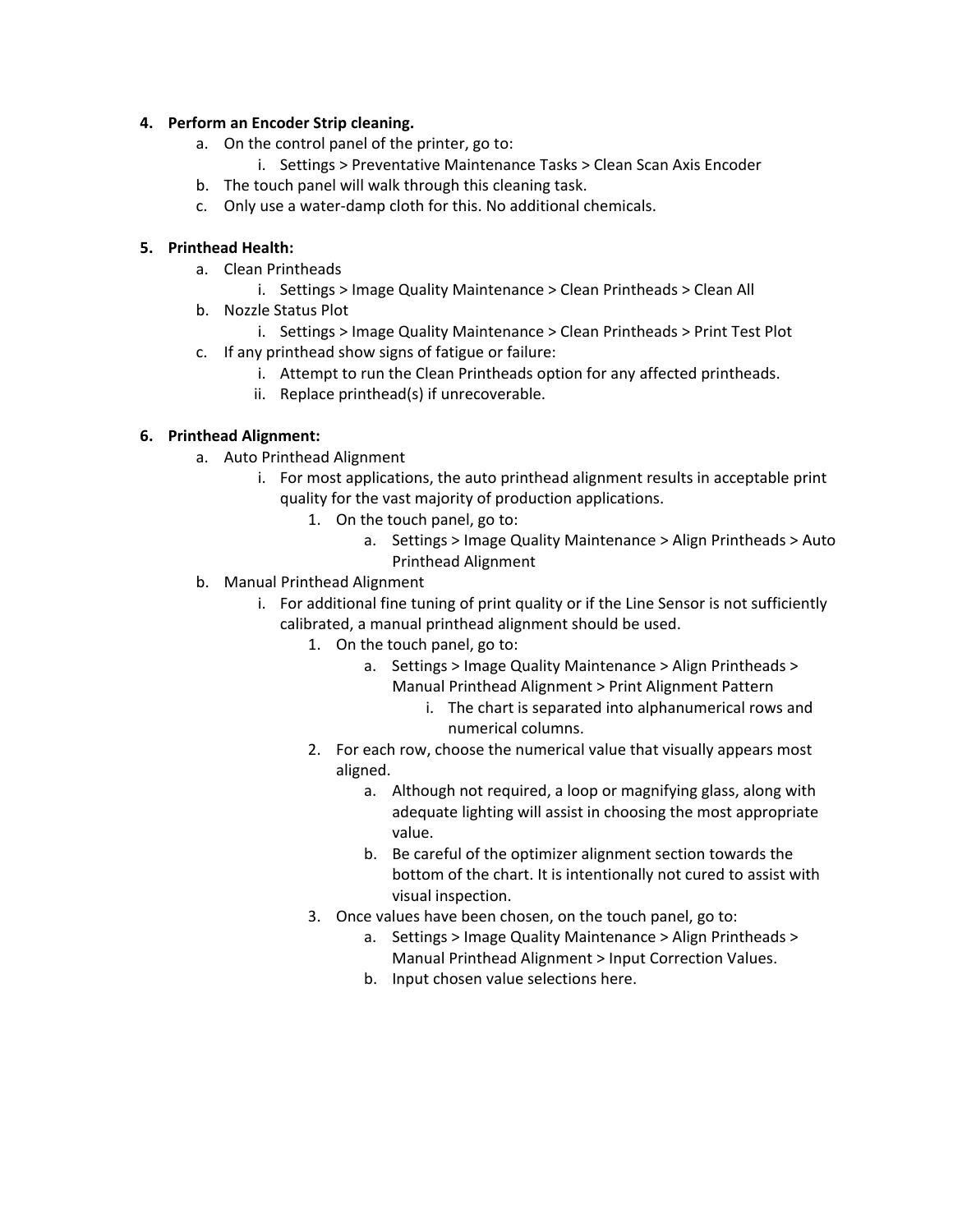#### **7. Substrate Advance Calibration:**

- a. On Latex 360 and 370 models, the units come equipped with an OMAS camera module that assists with media advancement. For fine tuning substrate advancement, which can assist with horizontal banding and grain print quality issues as well, a calibration can be utilized. NOTE: This calibration should be accomplished for each media being utilized. It is not a system wide change.
	- i. On the touch panel, go to:
		- 1. Settings > Image Quality Maintenance > > Substrate Advance Calibration > Print Adjustment Plot.
	- ii. Once calibration plot has printed, review each column from ‐10 to 10.
	- iii. The ideal column is the lightest of the various columns, similar to ‐6 in the example below.



Substrate Advance Check Plot

- iv. On the touch panel, go to:
	- 1. Substrate Library
	- 2. Modify your media profile and desired pass mode
	- 3. Select the option "Advance Settings"
	- 4. Select the option "Advance Factor"
- v. Depending on if the unit is set for English or Metric, the following table can be utilized to input the appropriate numerical value chosen in step 5.

| Metric | <b>English</b> |
|--------|----------------|
| -10    | -394           |
| -8     | $-315$         |
| -6     | -236           |
| -4     | -157           |
| $-2$   | 78             |
| 0      | 0              |
| 2      | 78             |
| 4      | 157            |
| 6      | 236            |
| 8      | 315            |
| 10     | 394            |

vi. Once the value has been inputted, save the profile changes and test for print quality.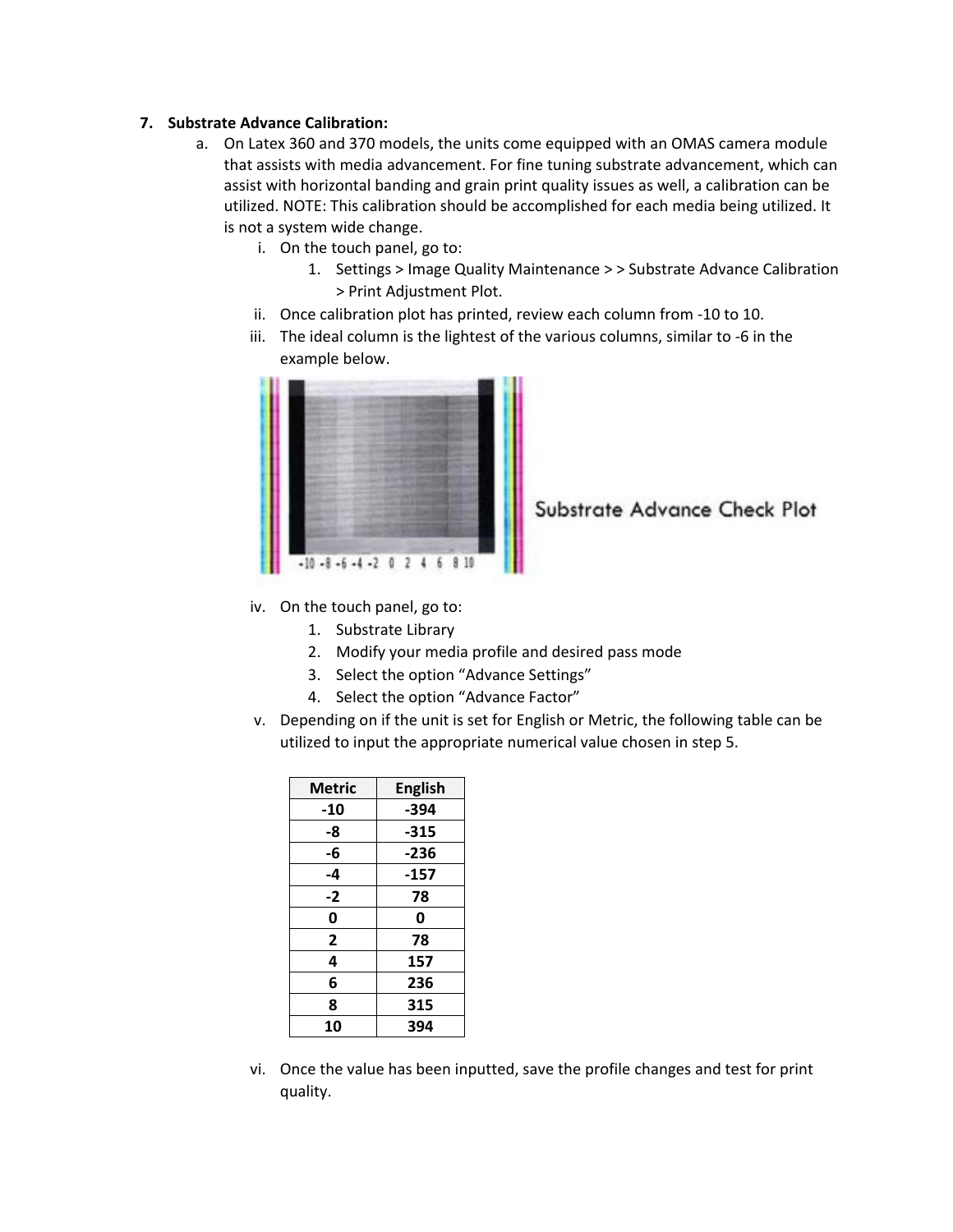## **8. Run a Color Calibration for your media.**

- a. On the touch panel, go to:
	- i. Substrate Library
	- ii. Modify your media and desired pass mode.
	- iii. Choose continue through profile to section 2. NOTE: Do not print Saturation Test Image.
	- iv. Select 'Start Color Calibration, if it notes Recommended or Obsolete.
		- 1. Color Calibrations should be done at regular intervals to ensure color consistency in long term printing.

## 9. **Introducing an Inter‐Pass delay into the media profile**.

- a. Default pass modes are often 4, 6, 8, 10, etc. passes. An inter-pass delay allows an additional delay, in milliseconds, to the movement, which can assist in correcting print quality issues and color consistency, without impacting production time that a higher pass mode may.
	- i. On the touch panel, go to:
		- 1. Substrate Library
		- 2. Modify your media profile and desired pass mode
		- 3. Select the option "Advance Settings"
		- 4. Select the option "Inter-pass delay offset"
		- 5. Default value is 0.
			- a. Input 200. Minimum value to be considered visually noticeable in print quality.
			- b. Input 400. This value would effectively be considered a 10.5 pass mode on an otherwise default pass mode of 10.

## **10. Printing smaller jobs prior to printing the long run.**

- a. By printing any smaller jobs prior to printing a longer run, the print heads have had time to acclimate to a higher temperature.
	- i. Color shift can potentially occur when starting the long run on 'cold' machine, as the printheads begin printing at one temperature and throughout the print job, the printheads begin to heat up, which may cause nozzle output to vary.